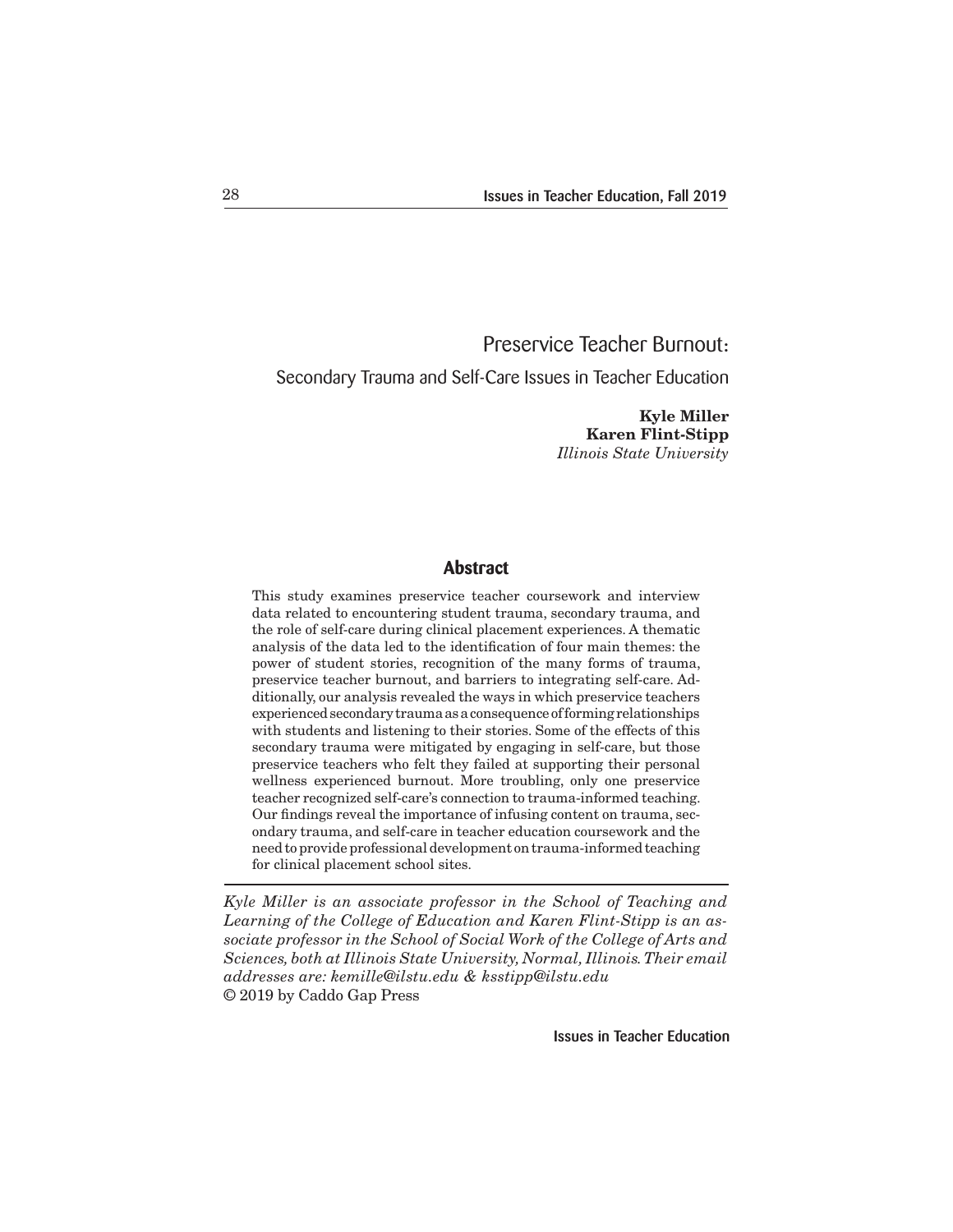# **Introduction**

Trauma is the experience of intense physical or psychological stress in response to one or more adverse event(s) or life circumstance(s) (SAMHSA, 2015). Such events or circumstances can affect an individual's physical, emotional, social or spiritual well-being (Crosby, 2015). Disconcertingly, the past decade of research has shown that trauma is abundant, and especially prevalent in childhood (Alisic, 2012). Children who have experienced trauma are also K-12 students, and that trauma is carried with them into classrooms. Student trauma might include suffering through natural disasters, loss, abandonment, chronic poverty, fear, or abuse. Based on growing statistics, it is likely there are children in every classroom who have experienced some level of trauma (National Child Traumatic Stress Network [NCTSN], 2016), with disproportionately higher rates in low-income schools (Brunzell, Stokes, & Waters, 2016; Ford, Chapman, Connor, & Cruise, 2012). If we accept that trauma directly affects students' lives and their abilities in the classroom, we can anticipate that it will have at least indirect effects on teachers (Fowler, 2015). Any teacher who cares for traumatized students is thus susceptible to the burdens of trauma.

Admittedly, there are many positive benefits associated with caring for students, such as experiencing feelings of self-fulfillment, competence, and personal growth (Tehrani, 2007). But caring comes at a cost: the risk of secondary trauma (Bride, 2007; Figley, 1995). Identified in the 1990s within the field of counseling psychology, secondary trauma is a consequence of learning about a traumatic event and the duress associated with helping or wanting to help the traumatized individual (Tehrani, 2007). Examples of secondary trauma include learning about the death of a student's caregiver, familial abuse, or food insecurity. As Fowler (2015) writes, "When children hurt, we the compassionate, competent adults in their lives hurt too—whether or not we are aware of the toll it takes on us" (p. 31).

The 'toll it takes,' also recognized as secondary trauma, is a product of the teacher-student relationship that serves as the foundation to teaching (Crosby, 2015). Necessary for effective instruction, classroom management, and the promotion of student success (Kearns & Hart, 2017), the teacher-student relationship also carries underlying risks. Specifically, studies suggest that approximately 50% of helping professionals, including teachers, are at high risk of secondary trauma (NCTSN, 2016). Exposure to secondary trauma can lead to a number of physical, mental, social, emotional and spiritual consequences, such as expecting the worst, avoiding friends or colleagues, diminished self-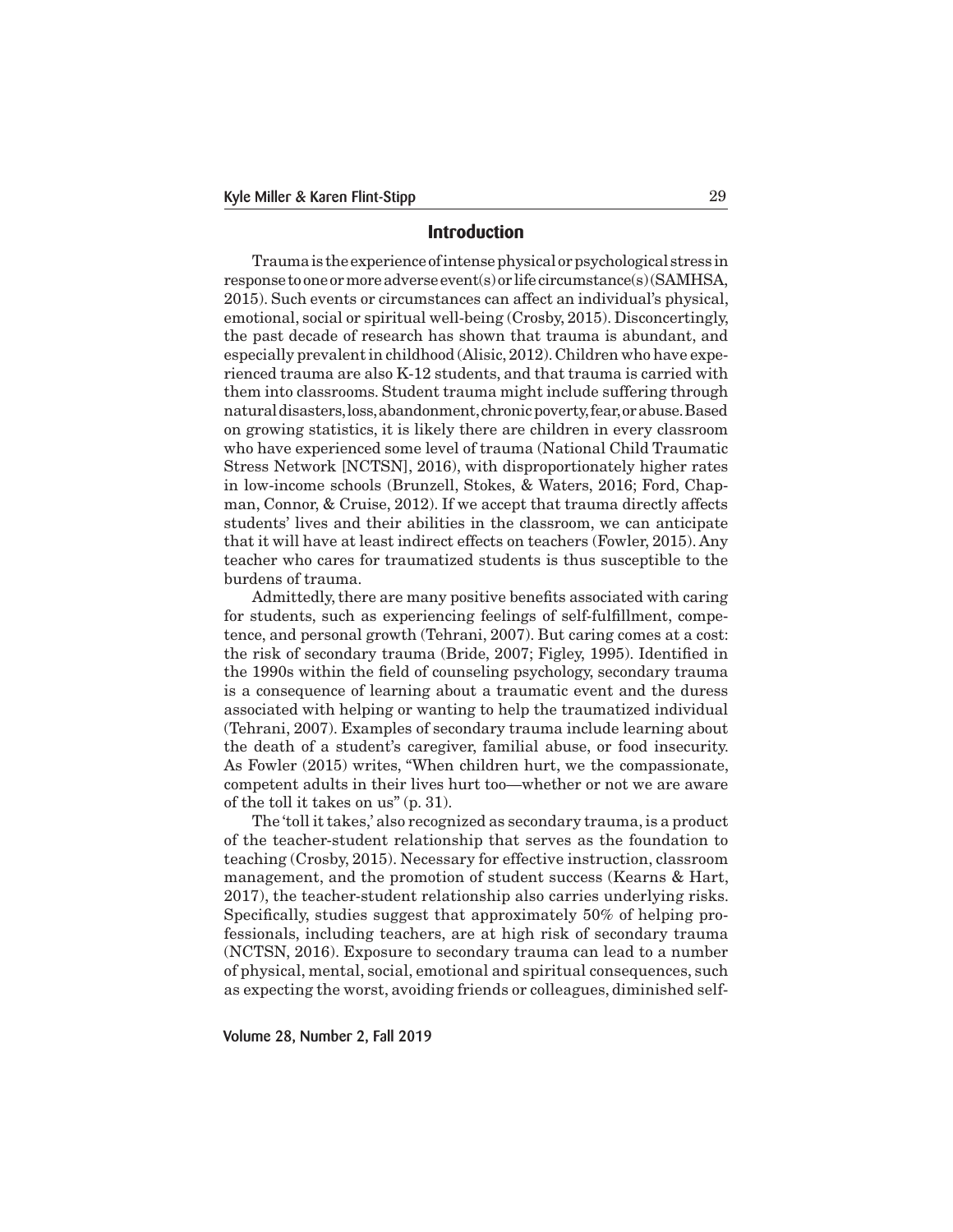care, difficulty sleeping, and feeling hopeless (Hydon, Wong, Langley, Stein, & Kataoka, 2015). These consequences compromise teachers' personal health as well as the support they can provide to students in their classrooms (Alisic, 2012).

Teachers respond to trauma almost every day in their classrooms (Tehrani, 2007), yet schools have historically placed mental health concerns in the hands of school counselors and social workers for students, without providing commensurate resources for teachers. This general tendency neglects to recognize that teachers are often the first outside of family members to learn about student trauma and feel its effects (Atkins & Rodger, 2016). Since few districts offer programs or supports to help teachers develop the skills needed to manage these complex emotions, rarely do preservice teachers (PSTs) observe or hone these skills in clinical placements (Osher et al., 2008; Sutton, 2007). In turn, little instruction is provided in teacher education programs related to secondary trauma and how PSTs can learn to utilize personal resources and self-care strategies to buffer against the associated stress (Mansfield, Beltman, Broadley, & Weatherby-Fell, 2016; Wolpow, Johnson, Hertel, & Kincaid, 2009). The purpose of this study, therefore, was to gain insights into PST experiences with student trauma, secondary trauma, and selfcare within an elementary education course and clinical experience in a Title I school. Secondary trauma and self-care are understudied at the preservice level, and this study aimed to deepen our understanding of what helps teachers stay resilient in the presence of trauma.

### **Theoretical Perspective**

This article is founded on the theoretical concept of resiliency. We adopt Brunetti's (2006) definition that teacher resilience is "a quality that enables teachers to maintain their commitment to teaching and their teaching practices despite challenging conditions and recurring setbacks" (p. 813). Our use of resiliency is based on a combination of personal qualities and environmental characteristics that help teachers thrive despite adversity. Focusing on the context of schools, teacher education programs include clinical experiences that can be especially stressful when PSTs face the realities of teaching (Gu & Day, 2007). An even greater degree of stress is associated with K-12 classrooms affected by trauma and the secondary traumatic stress related to caring for students who have faced adversity, especially when adverse experiences are cumulative (Mansfield et al., 2016; Maschi, 2006). We argue, therefore, that in order to cultivate resilient teachers, the place to start building resilience is in teacher education programs, before PSTs enter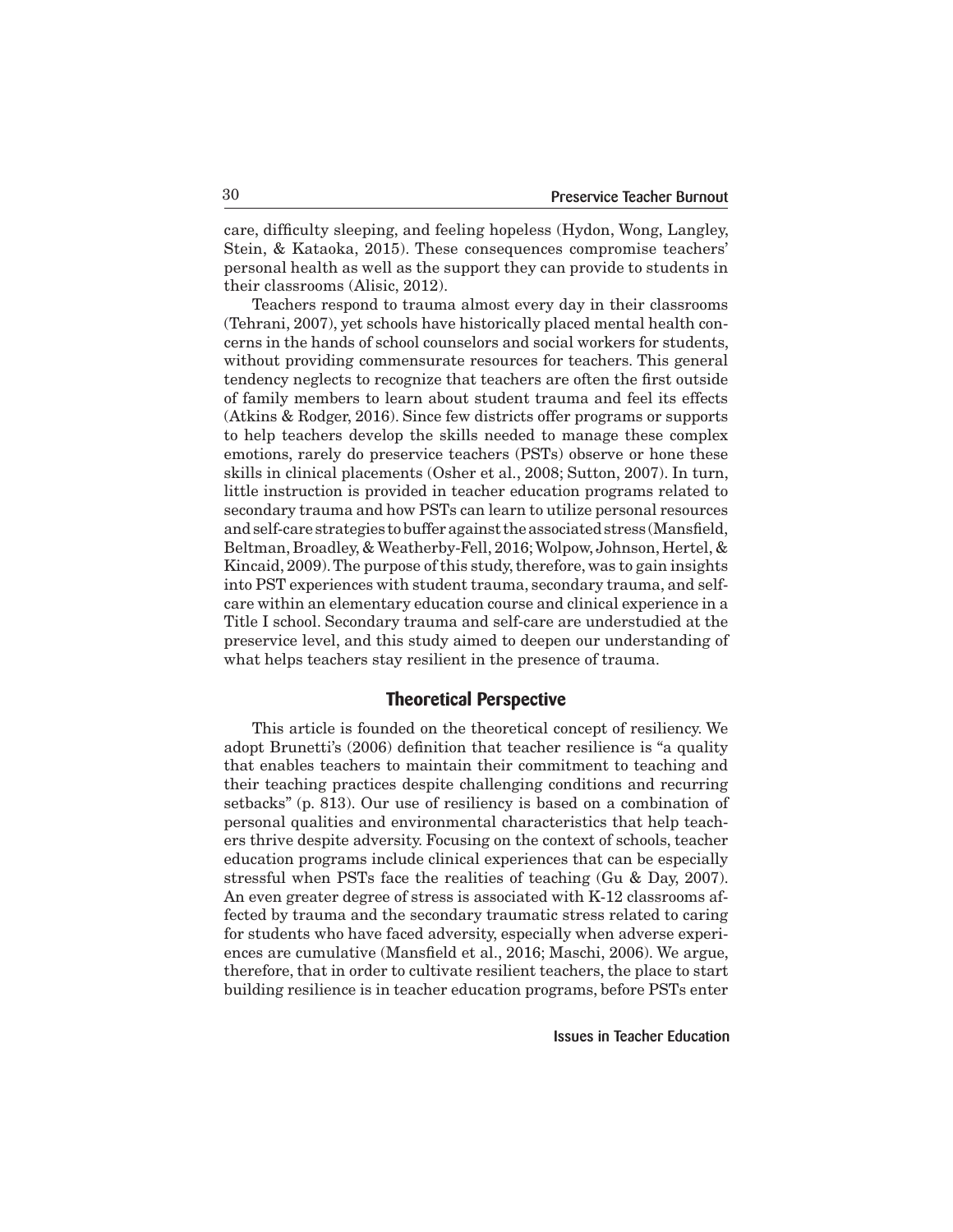into full-time positions as classroom teachers. Supporting PST development of personal resources and strategies to manage the emotional and physical demands of teaching (Koller & Bertel, 2006), as well as how to recognize the impact of secondary trauma and mitigate some of its effects through self-care, can help promote teacher resilience (Jennings, Snowberg, Coccia, & Greenberg, 2011).

# **Methods**

We used grounded theory methodology to inductively identify themes from reflective writings and interviews to answer our research questions through a systematic, data-driven coding procedure and analysis. Grounded theory is based upon the interpretivist perspective, which proposes research is never purely objective, and multiple realities can exist (Corbin & Strauss, 2015). Building upon this notion of multiplicity, we embraced the idea that participant perspectives are based on their perceived realities and unique situations within a teacher preparation program (Thanh & Thanh, 2015). The following questions guided this study: (a) How do preservice teachers describe the influence of student trauma on their personal well-being during a practicum experience at a low-income school site? (b) How do preservice teachers perceive the connection between self-care and secondary trauma?

#### *Participants and Context*

This study took place at a large teacher education program in the Midwest. Participating PSTs were beginning their junior year of the program and entering their first clinical experience at Title I schools in both urban and rural areas. In addition to assisting in a classroom two days each week, PSTs were also enrolled in a 16-week introductory elementary education course that covered education practices and policies (e.g., controversial issues in education, classroom management, lesson planning, assessment, technology). The first author served as the instructor for the introductory elementary education course, which was redesigned to incorporate the topics of trauma and self-care in discussions, activities, and assignments. Specific content related to trauma and learning, trauma-informed practices, the Adverse Childhood Experiences (ACEs) questionnaire (Centers for Disease Control, 2019), domains of wellness (physical, social, psychological/emotional, spiritual), work-life balance, meditation, and mindfulness (see Appendix A) were added to the course. This additional content was unique to the instructor-researcher's section and was not included in other courses or clinical experiences at the time.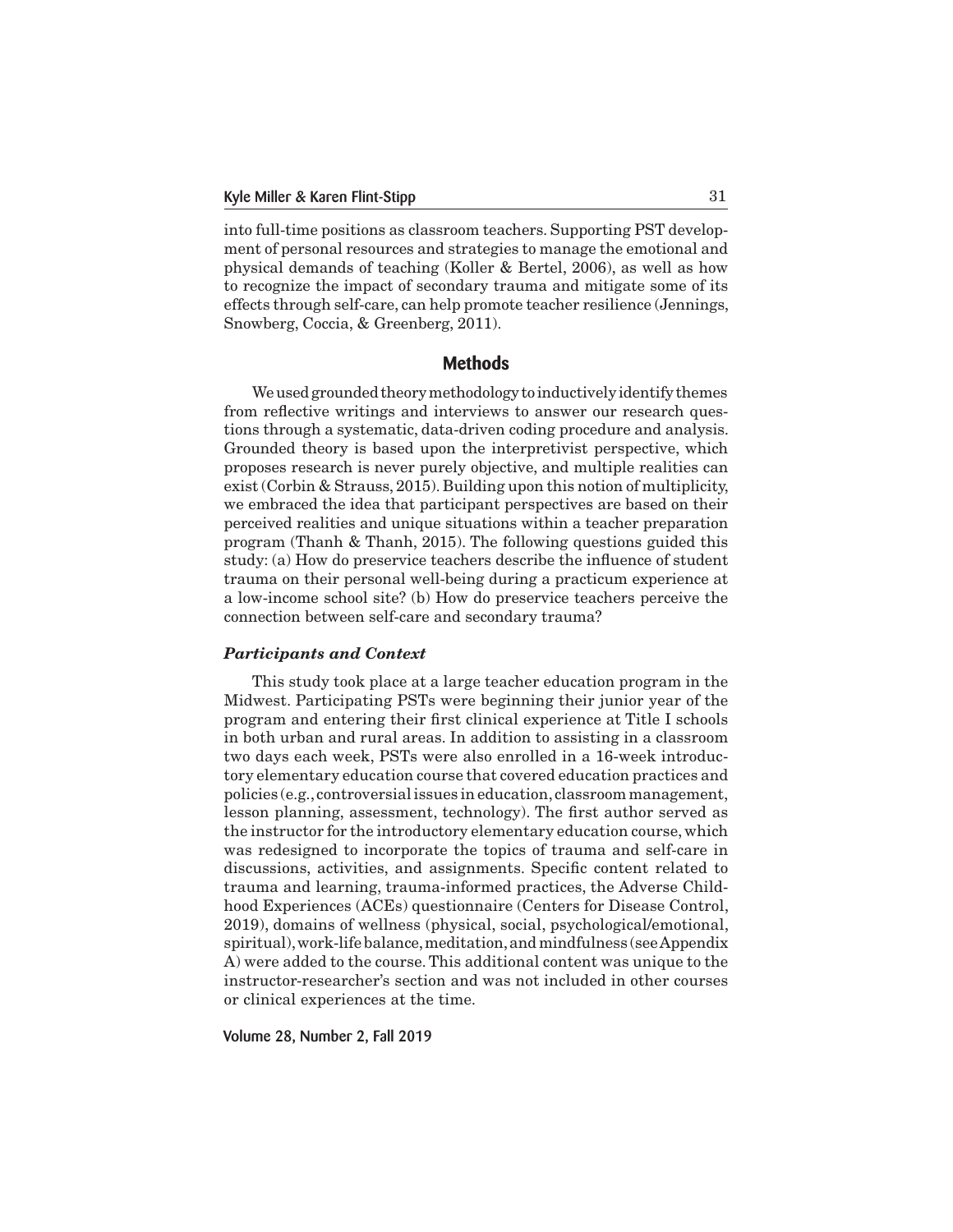All PSTs in the introductory elementary education course agreed to participate in the study per IRB regulations, and the sample (N=25) included two male participants, and 23 female participants. Ethnically, 22 participants identified as White, one as Asian, one as Latina and one as Biracial (Latina/White). One year after the conclusion of the course (when participants were seniors), a subset of PSTs from the original sample participated in the second phase of the study. This subsample (N=8) consisted of eight females, six of whom identified as White, one as Asian, and one as Biracial. The subsample was stratified to include four participants who struggled with self-care during their junior year and four participants who engaged in self-care regularly. Pseudonyms were assigned to participant data in order to protect confidentiality.

## *Data Sources*

The first phase of data collection consisted of PSTs' written reflections, self-care plans, and a research log kept by the researcher-instructor. The end-of-semester written reflection prompted students to describe what they observed in their Title I schools, focusing on the adversity in their students' lives, the influence of student trauma on their experience as a preservice teacher, the types of self-care they engaged in during the semester, and the role of self-care in teaching. The self-care plan asked PSTs to complete a self-care template as a guide for future semesters and teaching. In these plans, PSTs listed physical, social, psychological, emotional, and spiritual activities in which they wanted to engage. They also identified current barriers to and supports for the implementation of these self-care activities.

The written reflections and self-care plans were assignments connected to the course, whereas the research log was a record maintained by the researcher-instructor, and consisted of in-class discussions, artifacts introduced and used in class, as well as researcher reflections. Serving as a peripheral piece of data to capture the context of preservice teacher data, the research log provided an additional lens for analysis and interpretation of data.

The second phase of data collection occurred one year after the first clinical experience and involved semi-structured interviews related to how PSTs recalled their first clinical experience, with a focus on classroom dynamics, student trauma, and self-care (see Appendix B). At this time, PSTs were also asked to discuss their current student teaching placement in relation to student trauma and the role of self-care in their lives. At the end of the interview, participants reviewed the self-care plan submitted during their junior year, identified the self-care goals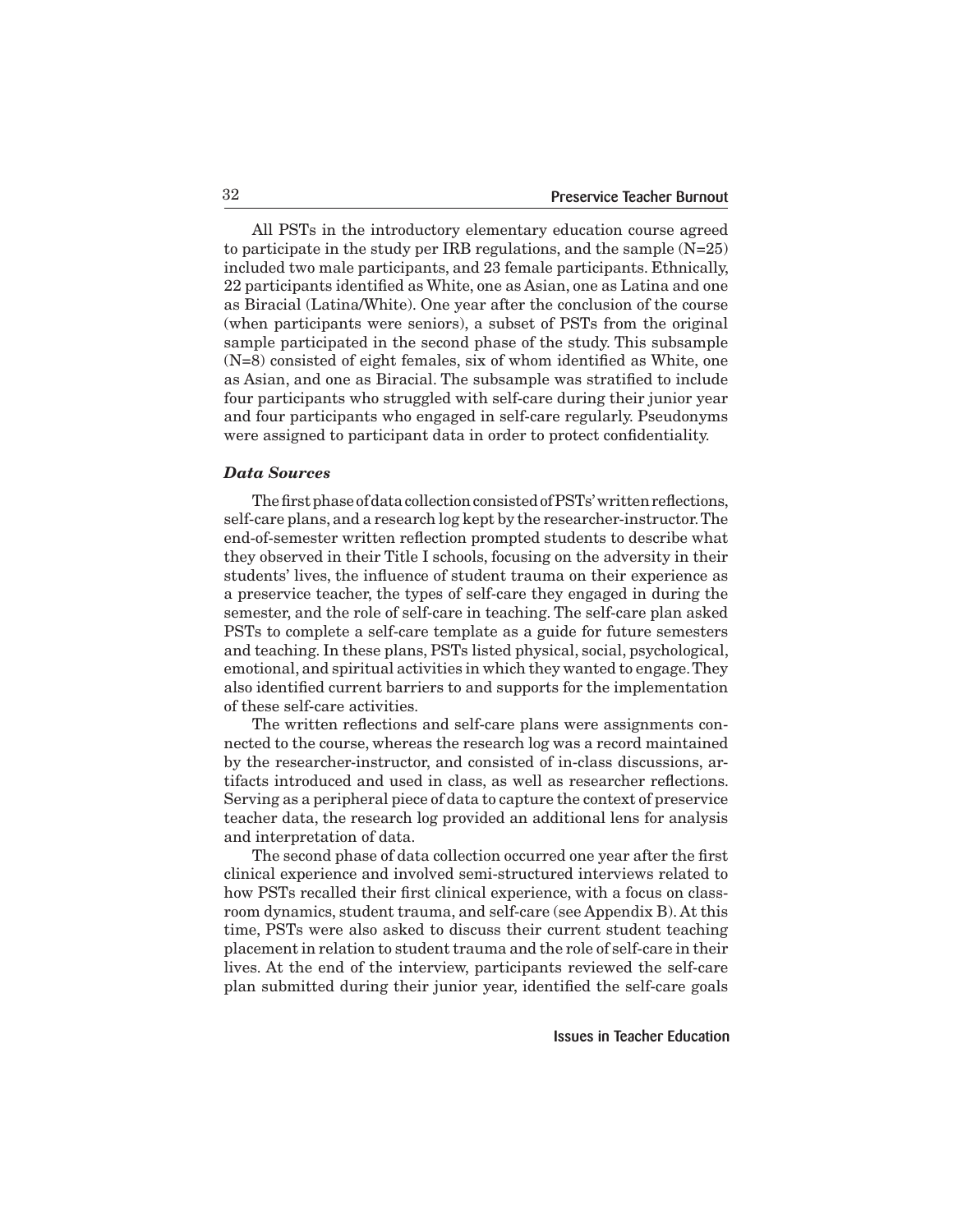they met, and reflected upon unmet goals. Interviews, which lasted approximately 45 minutes, were audio-recorded and later transcribed for analysis.

### *Data Analysis*

Preliminary analysis began early in the semester as the researchers met to discuss the researcher-instructor's implementation of course content and reflections on discussions and activities. The researcherinstructor shared notes from the research log and the co-researchers created pedagogical notes on the delivery of the content and student discussion points. Full data analysis was not initiated, however, until grades were submitted at the end of the semester (per IRB's requirements), and included analysis of reflections and self-care plans. This analysis followed Boyatzis' (1998) process for developing codes and thematically analyzing data, and incorporated elements of the constant comparative method (Corbin & Strauss, 2015). The coding and analysis were inductive, allowing for the discovery of new ideas and ways to think systematically about secondary trauma and self-care. Open and axial coding involved two coders – the principal investigator and a graduate student<sup>1</sup>—who coded data independently and then compared codes before reaching consensus by discussing and then agreeing on the final assigned codes. The same inductive process was used with interview data. Emerging interview data themes were then compared against the original reflection data to identify the most robust themes. The research log and pedagogical notes were used to further contextualize findings during axial coding and the write-up of findings. NVivo 12 assisted the management and analysis of data (QSR International, 2010).

# **Findings**

Our thematic analysis led to the identification of four major themes related to how student stories can activate stress and concern in preservice teachers, as well as how preservice teachers manage, or neglect to manage, negative emotional reactions. The themes are elaborated below.

#### *The Stories They Tell*

Written reflections, class discussions, and follow-up interviews all exposed the power of stories. PSTs reported feeling the most unsettled by the personal narratives that their students shared with them directly or that they heard indirectly through cooperating teachers (CT). When participants discussed the trauma in students' lives, they retold stories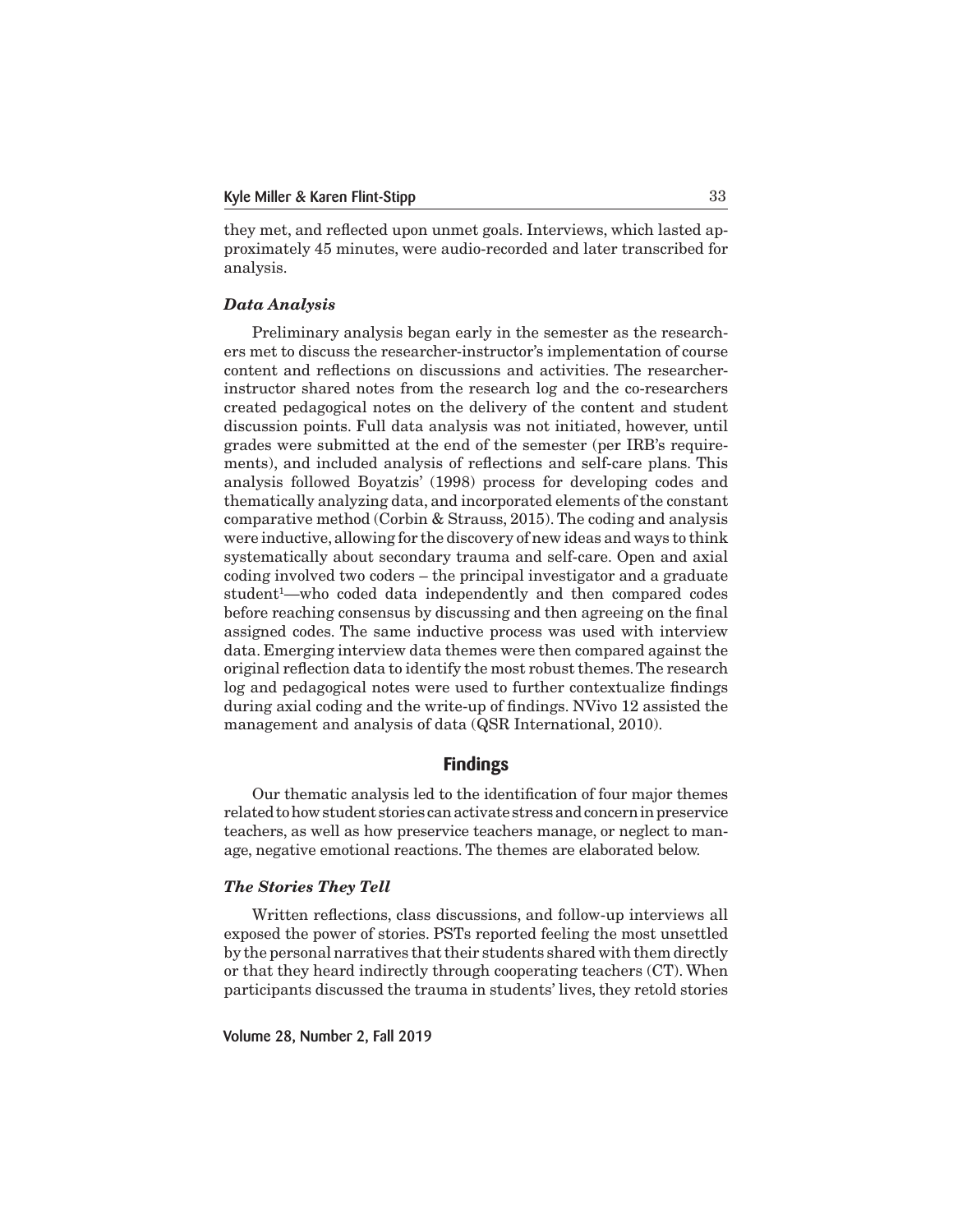and reflected on the emotional impact the trauma elicited initially and over time. Junior and senior PSTs described student stories as "sad," "heartbreaking," and "shocking." In a follow-up interview her senior year, Julie reflected on an interaction with a student when she was a junior:

I don't know if you [instructor-researcher] remember this story, but one of my students looked really tired one day, so I asked her if everything was okay. She told me that her mom works at night and forgot to leave the door unlocked for her after school. She didn't have anywhere to go, but realized she needed to find a place out of sight so that no one would take her. She ended up sleeping in the bushes and then got on the bus the next morning and came to school.

As Julie revisited this memory, she remarked that she still thinks about this student and her experience. Nineteen participants shared stories similar to this example and described feeling alarmed that their students were facing levels of adversity so removed from their own lived experiences. PSTs connected their students' stories to the distress and concern they reported experiencing during the semester, and made no mention of resources or supports to help them process or make sense of the stories during their junior year placements.

A general awareness of their students' difficult circumstances resulted in PST concerns for their students' well-being. For example, Madisyn wrote, "My [cooperating] teacher kind of gave me a heads up on the students who have a lot going on in their lives and have experienced trauma. She didn't tell me specifics, but you could tell they had a lot on their mind." But it was the personal stories that led to a marked increase in negative emotions and stress. In a follow-up interview, Peyton reflected on the amount of stress and worry she experienced during student teaching, as compared to her first clinical placement. She shared:

I know my students at my first placement had experienced trauma, but it was just different. Like I knew that one of my student's moms got in trouble for selling her kid's meds—so there is obviously something going on there. Being with my students now [senior year] and spending every day with them, I feel like they just tell me more and I feel more responsible. Like one of my students, I can't even begin to tell you some of the things she has been through and then something else happened again last week. I was like, 'Seriously?! Give this kid a break. How much more can she take?' And you can't get that stuff out of your head. You worry.

Peyton explained that the increased time spent with students—learning about their backgrounds and hearing their stories—opened her up to greater concern as she attempted to empathize with them. She was asked in a follow up prompt, "Do you think about your students in your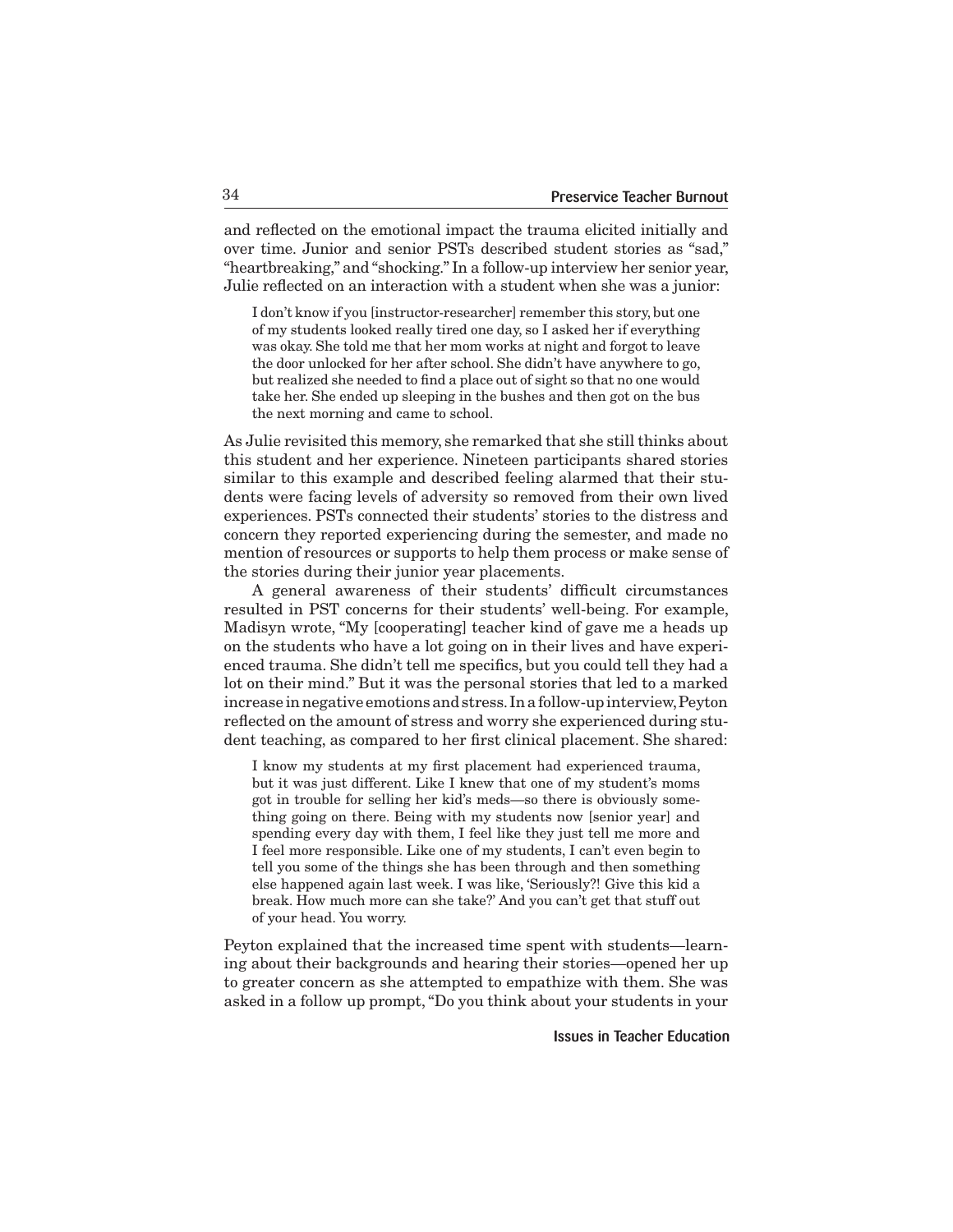free time?" and she answered, "Yeah [long pause]. I know I should leave it at school but then I feel like, like I'm letting her down by shutting her out." Her response was common to three-quarters of the seniors who built strong relationships with students or were matched with CTs who retold student stories. When the trauma was personalized through stories, PSTs seemingly experienced greater secondary trauma. Indeed, as they assumed a more central role in the classroom during student teaching, all of the seniors interviewed reported both a deeper knowledge of students and an increased sense of responsibility.

#### *What Counts as Trauma?*

Even though the topic of trauma was covered in their coursework, PSTs appeared to hold narrow definitions of the concept (i.e., "physical abuse," "foster care," "death"). For example, the first prompt on the written reflection assignment asked PSTs to describe issues their schools were facing, before being asked to discuss student trauma and its impact specifically. Most commonly, participants discussed poverty and fear outside of their definition of 'trauma' and 16 described these circumstances as general 'issues' rather than 'trauma.' Moreover, onefifth of the junior participants (*N*=5) wrote some variation of, "I didn't have any students experiencing trauma, but all of my students lived in poverty, which had a big impact on my experience," in their reflections. In far fewer cases did PSTs begin to broach poverty as a form of trauma. A senior participant, Rachel, explained in a follow-up interview:

I mean, it might not officially be trauma, but many of my students are dealing with poverty. That's a big deal when you don't always have a bed at night or are stressed about having food and meals. It's something you worry about for them. You think about how you can make sure they get food in class or making them feel safe.

Similarly, the notion of 'fear' did not fit neatly into all of the PSTs' working definitions of trauma, even as they recognized its impact on students. Mikayla, a junior PST, wrote:

One of the current issues that my clinical placement is dealing with is the repeal of DACA [Deferred Action for Childhood Arrivals]. Directly in my classroom, one student did not come to school for a week because his mother is undocumented and was scared to send him. Along these lines, some students still feel unsafe with Trump's administration. The school is working towards making sure that the students know everyone is accepted there, documented or not. Because I can see how much this affects my students and families. It has to be scary.

When prompted about trauma, Mikayla later wrote that there were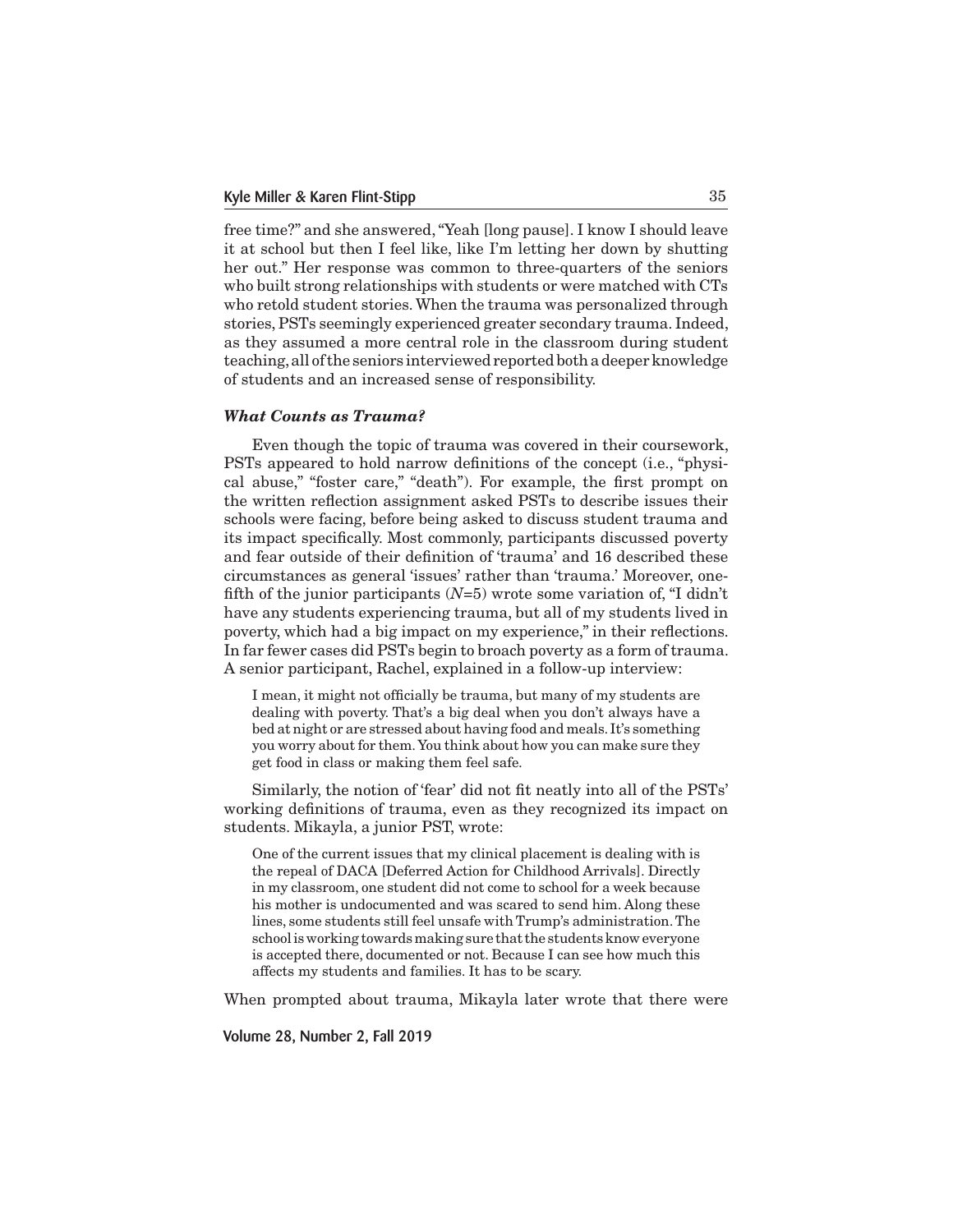only two students in her classroom who experienced trauma (they were homeless); she did not formally recognize the fear her undocumented students experienced as trauma. Another junior, Annie, wrote about the fear her student expressed in relation to his mother's terminal illness. She identified the student's situation as one of the difficult issues experienced in her placement, but did not associate it with trauma. On the whole, it appears that when their students' life stressors did not align with the PSTs' personal definitions of trauma, the PSTs grappled with how their negative emotional reactions fit into the discussion of trauma.

#### *Preservice Teacher Burnout*

The course also covered the importance of building relationships with students (Crosby, 2015), and PSTs were encouraged to engage in relationship building during their clinical experience. As a consequence, PSTs were positioned to experience indirect trauma within those relationships, and they did. Indeed, although participants did not use the term 'secondary trauma" in their written reflections or interviews, their responses consistently indicated that they carried additional stress due to learning and caring about their students' lives. These stresses, in addition to the general stress associated with their coursework, accumulated during the semester and all PSTs reported feeling overwhelmed by the pressure. Carrie exemplified the challenges PSTs described feeling when she wrote, "This semester and my placement have really set off my anxiety again. I even had to call my mom to come stay with me one night because I was so overwhelmed."

Problematically, as stresses accumulated during the semester, many of the PSTs reported a diminishment of both self-care and wellness. Some even began to question their desire to teach. Grace, a junior participant reflected:

This was the most stressful semester of my life. I'm not sure if my instructors didn't realize that or just didn't care. We were in really difficult placements and they gave us more work than anticipated. My health really suffered, and I know a lot of friends who suffered anxiety.

Grace's description was typical of almost all of the participants; there appeared to be a universal frustration with the junior-year semester and the perceived lack of PST support. These frustrations were exacerbated by personal traumas and/or adverse events that presented in addition to the secondary trauma experienced in their clinical placements for a subset of four participants. For example, Josh, a junior PST wrote, "Just like my students, some things have occurred in my life that were out of my control and they have taken a huge toll on my everyday life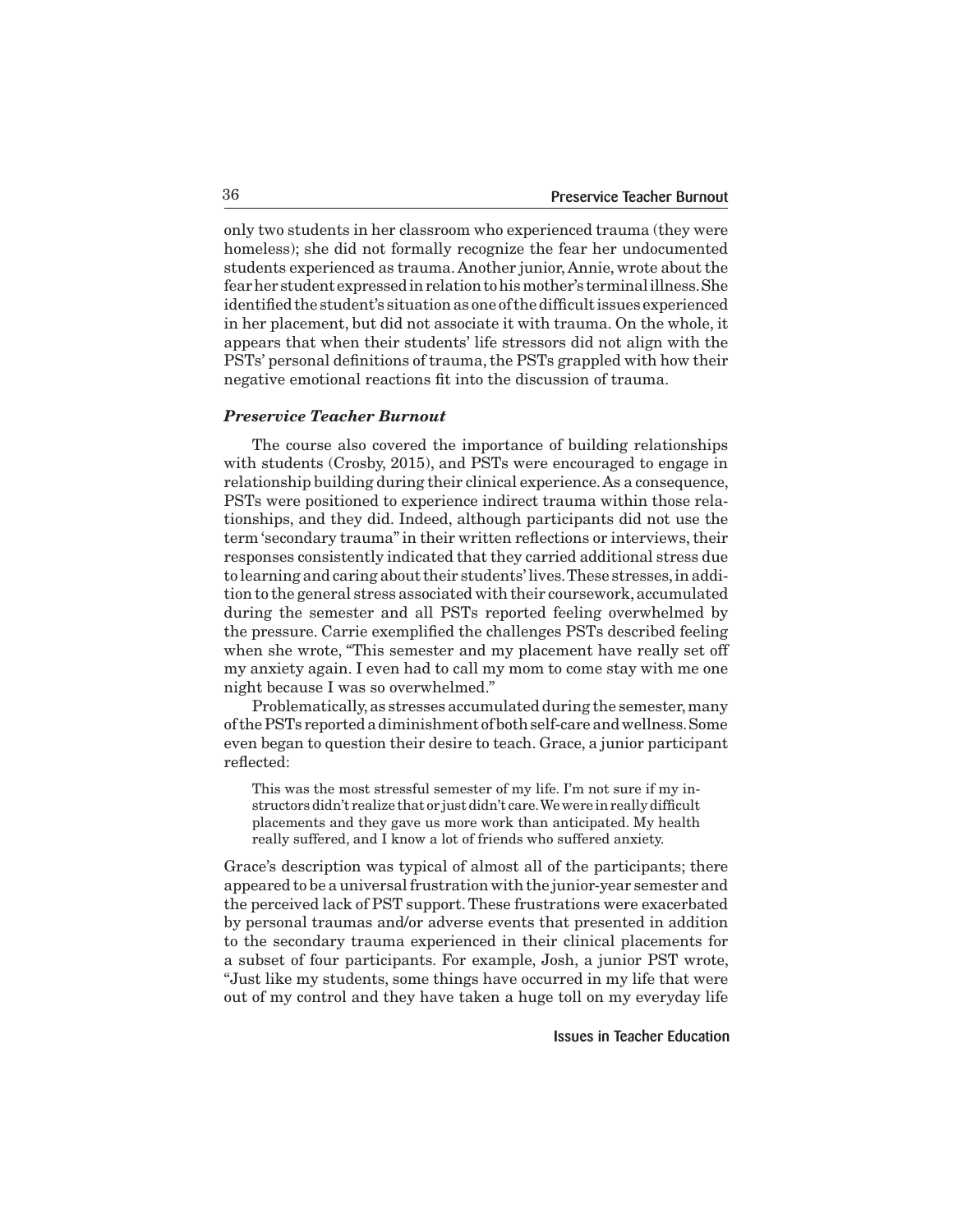this semester." Similarly, Maddie wrote in the junior-year reflection, "A number of really bad things happened this semester that were out of my control and added extra stress and responsibility to my life during an already busy time. It has caused me to have a lot of doubts about me teaching in general. This wore on me mentally and emotionally which hindered my ability to even think about self-care."

One year later, senior participants continued to describe feeling burnout during student teaching, but they also communicated a greater sense of purpose as they became central figures in their classrooms during student teaching. Mikayla explained:

I think if I didn't have edTPA [performance-based assessment for teacher licensure], and you know, have to create lesson plans to turn them in and do assignments, I would have a lot more time for myself. As an actual teacher, I won't have assignments along with teaching. I think that's why I'm so burnt out.

Mikayla later shared that when she secured a teaching position for the following year, the excitement of signing the contract and knowing that a classroom awaited her in the fall helped to 'recharge' her for the remainder of the year.

For all of the seniors involved, their general routine consisted of teaching during the day and then planning for the next day until they went to sleep. Two of the PSTs who participated in the follow-up interviews explained that they returned to their family unit during student teaching to help guard against complete teaching fatigue. Two other follow-up participants also referred to peers at their clinical sites as 'family' who helped them 'get through.' According to these PSTs, co-planning and taking courses with fellow preservice teachers who shared similar students and school contexts helped these PSTs maintain resiliency during the semester.

### *Self-Care in a Silo*

All PSTs welcomed discussions and activities related to self-care enthusiastically during the semester and recommended that it become one of the initial topics in the course. Junior-year written reflections included: "I wish we could learn more about meditation and do more of it in class," "I loved talking about our wellness in all of the areas and wish we could start it earlier in the semester," and "The self-care part of the course was great. I would also like to know how I can do self-care with my students." Based on junior-year reflections, approximately half of the sample reported investing in some areas of wellness (e.g., physical, emotional, social and spiritual) during the semester but the efforts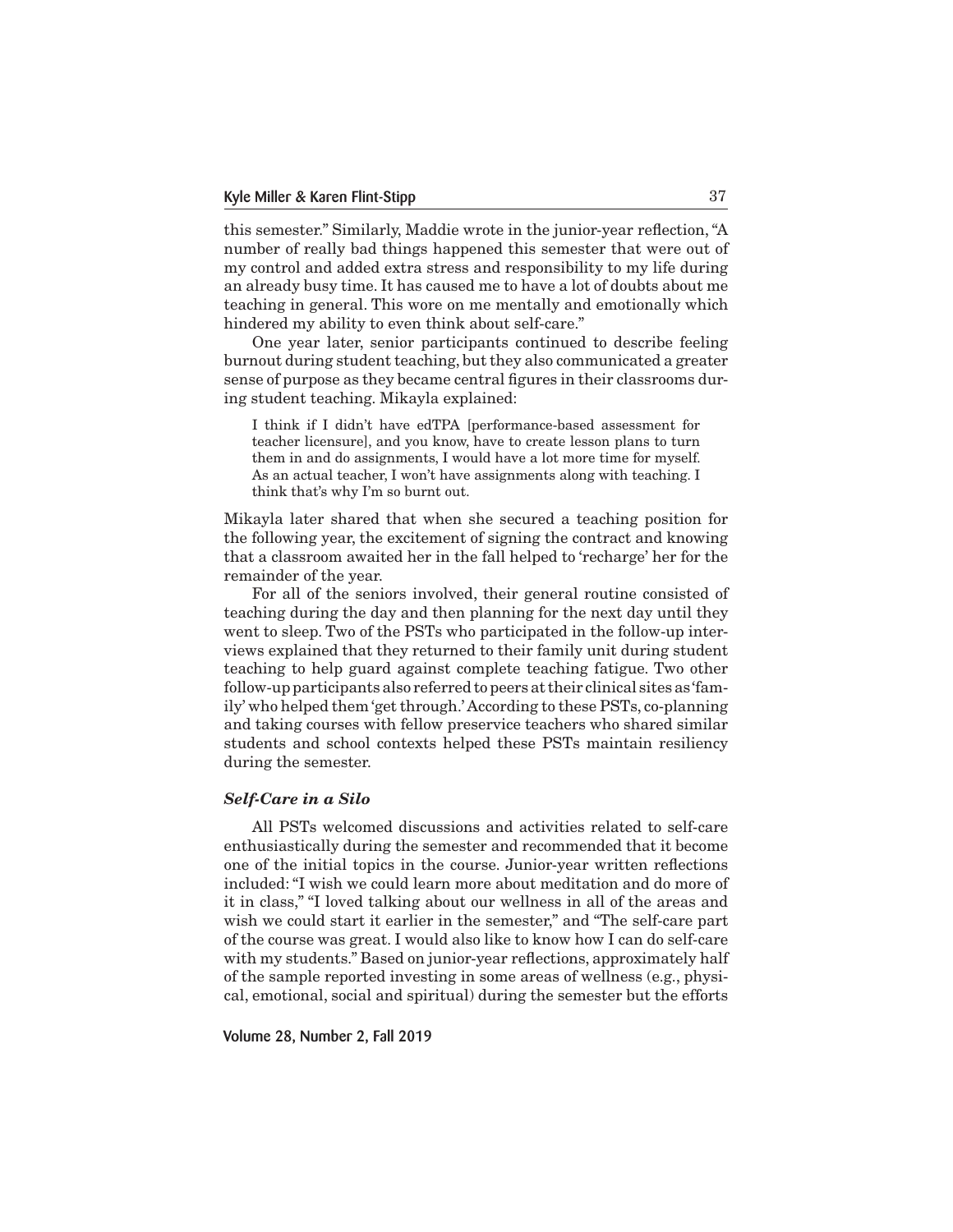were challenging to integrate fully. For example, Elizabeth explained, "I haven't had much time this semester, but I found support through my significant other, by speaking with my counselor, taking vitamins, and getting 15 minutes of sun each day."

Yet even these efforts were too much for the other half of the sample, who described themselves as 'failing' at self-care. These participants blamed the 'impossible task' of balancing coursework, clinical hours and part-time jobs as the primary barrier to self-care. Similarly, five seniors who participated in the follow-up interview hypothesized that their senior year, which included a performance-based licensing assessment, was more stressful and time consuming than the life they anticipated experiencing subsequently as a classroom teacher, post-graduation. Others, however, feared work-related stress might get worse, which would further hinder self-care. Allison, a junior, questioned, "I want to know how teachers are able to show their principals that they are committed to their job and that they are working hard, but not have to stay every day after school for hours. I have seen some teachers arrive at school about 1.5 hours prior to school and then leave 2 hours after school, every day!" For the PSTs in classrooms without teachers who established a work-life balance, it was difficult to imagine it for themselves.

Indeed, although participants viewed self-care as an important component of being an effective teacher, it was viewed initially like a fragmented course topic, isolated from, rather than integrated within all aspects of teaching. Chelsea, a senior, reflected on the importance of self-care, "Originally, I knew it [self-care] was something good for my health, but now I realize it is something good for my teaching." She commented, "Just like preparing my lesson plans, I need to get a full night's sleep to be ready to teach." Like Chelsea, most PSTs did not make an explicit connection between self-care and working with students affected by trauma. For example, later in the interview, Chelsea worried that she lacked the knowledge and skills to work in a trauma-impacted classroom. Although she reported feeling well-versed and committed to self-care, she did not associate self-care with trauma-informed teaching. In contrast, Hillary, the one senior who explicitly linked self-care to serving trauma-impacted students identified her CT as her mentor in this area. She shared:

I remember trying to make photocopies during lunch on my first day of student teaching. My cooperating teacher told me to put down the papers and sit down for lunch. She told me that we had 45 minutes for lunch and we were taking those 45 minutes for ourselves and not talking about school. She explained that too many teachers burn out because they won't even let themselves eat lunch. And based on the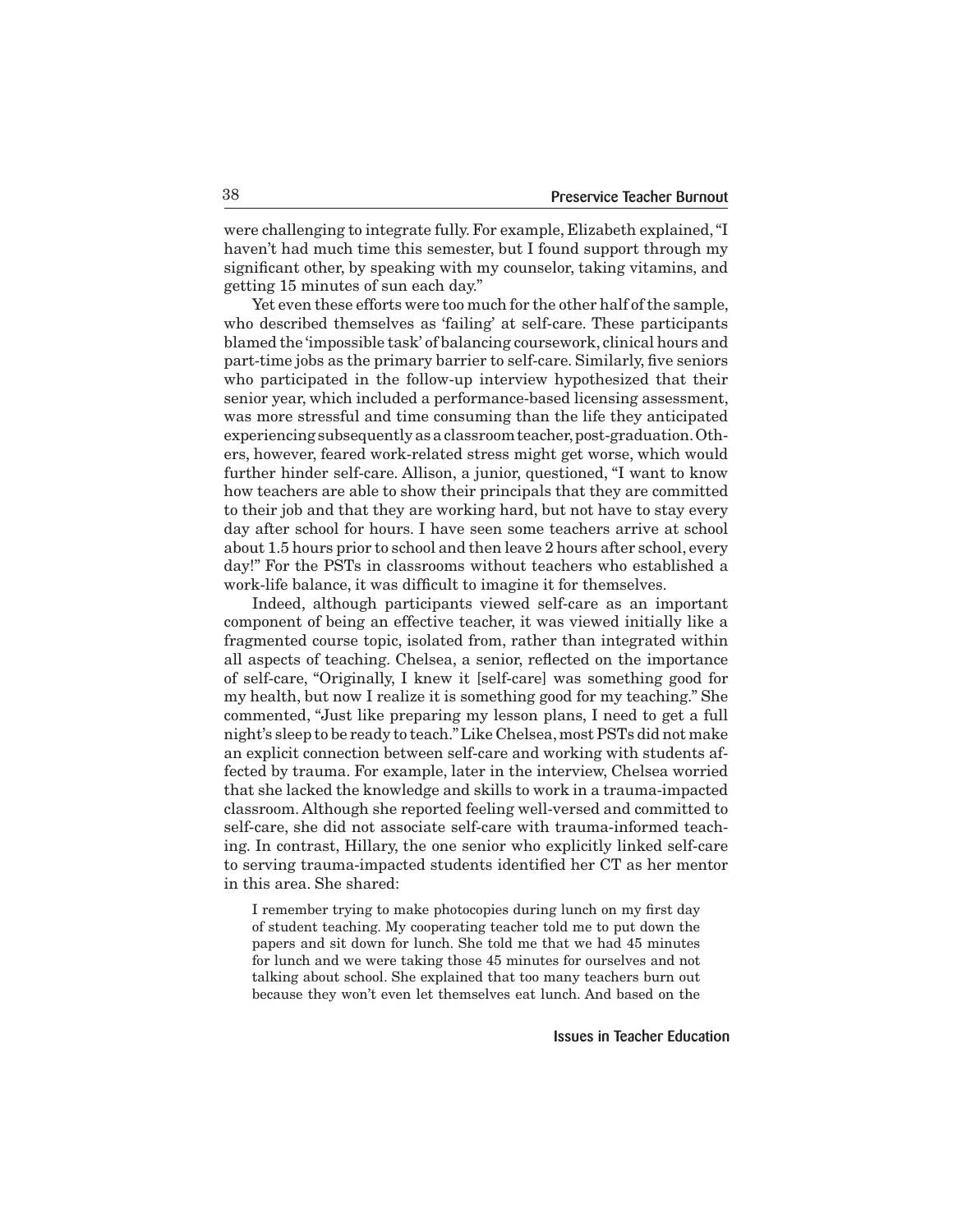lives of my students and their needs, we need that break. Small things like that make a difference on [sic] how you view students and the way you respond or even your desire to get out of bed each morning and have hope for your classroom and high expectations.

Hillary later explained that she used to view self-care as selfish because she believed students should 'always come first.' By her senior year, however, she recognized self-care as an act that benefits her students, too. She explained, "You have to take care of yourself first. I've had a lot of students with trauma this year, so that's been rough. So, I had to take some breathers. I can't help them if I don't. So, that's not selfish." She explained further that her CT helped to socialize her in this way by modeling and discussing self-care practices.

With the exception of one PST, all of the participants discussed the impact of student trauma on their emotional well-being and recognized the psychological effects, but did not consider that some of their sleep, nutrition, social and spiritual struggles during the semester might also be connected to secondary trauma. Self-care remained more of a conceptual 'topic' and not necessarily as a way of being that intersected with other aspects of teaching or a means to diminish some of the weight of secondary trauma. Instead, the majority of participants viewed self-care as a general professional practice—something they ascribed to, but did not integrate into their lives.

### **Discussion**

Research has shown that there are many benefits associated with caring for students affected by trauma, such as promoting student wellbeing and feeling personal growth (Kemp & Reupert, 2012; Tehrani, 2007), but there are also costs. Caring for students opens teachers up to the impact of secondary trauma (Hydon et al., 2015), and the PSTs in this study experienced secondary trauma absent an understanding that trauma can be transferred from one individual to another, even when the effects of trauma on teachers' well-being were discussed in class. This type of secondary traumatic stress wears teachers out—physically, emotionally, and mentally—and it is especially damaging when individuals feel unsupported in demanding environments (Fowler, 2015), like teaching placements. PSTs expressed frustration with what they viewed as unrealistic requirements and expectations from instructors, coupled with a lack of support for processing the emotional realities of the classrooms in which they were placed. The narrow definitions of trauma these PSTs held may have prompted even more frustrations, as they kept PSTs from recognizing that student trauma can be a consequence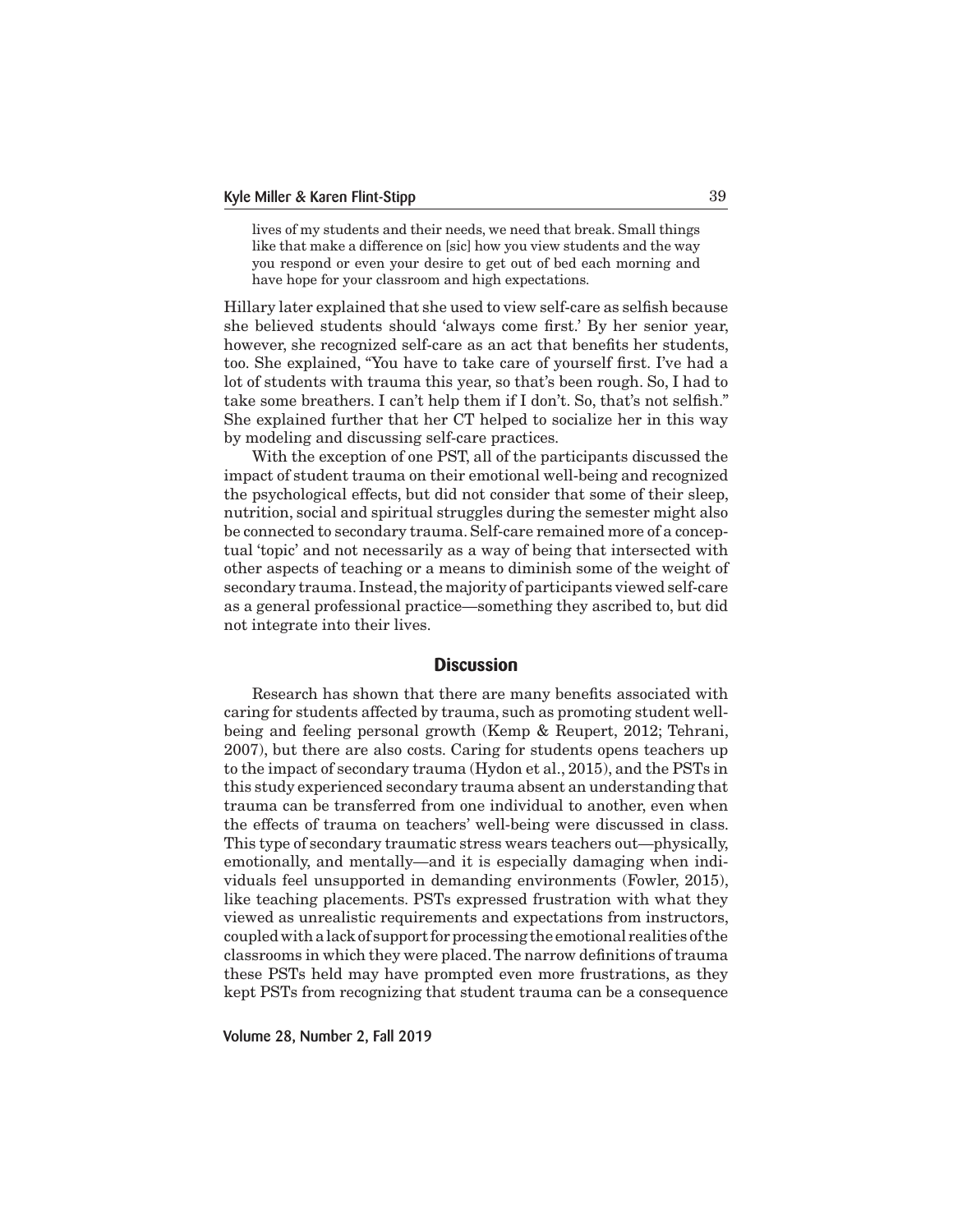of fear or poverty, and can elicit secondary traumatic stress in teachers, just like more recognizable forms of trauma.

While the term 'trauma' is at the fore of educational discussions (Báez, Renshaw, Bachman, Kim, Smith, & Stafford, 2019), attention is currently directed at student trauma and the development of responsive teaching strategies (Thomas et al., 2019). The effects of secondary trauma and ill-formed coping strategies, are not however, discussed widely in teacher education or school districts (Dawson &Shand, 2019; Hydon et al., 2015). Moreover, even when information on trauma and self-care was infused in our participants' teacher education course, PSTs struggled to make connections between self-care and the secondary traumatic stress experienced in their clinical sites. Instead, PSTs viewed self-care as an isolated activity that could benefit one's teaching, rather than recognizing it as a coping mechanism that could be integrated into traditional teaching processes to offset the emotional stress their students' stories elicited. The emotional burden of working with students affected by trauma is often carried home, which compromises teachers' well-being when not supplemented with self-care (Alisic, 2012).

Even more troubling, the emotional burdens on our PSTs grew during their senior year. As PSTs took on more central teaching roles in the classroom, seniors completing their student teaching experience expressed greater responsibility for students, deeper connection with them, and more direct access to student stories (Kearns & Hart, 2017). Yet, instead of feeling better prepared to deal with the stresses of the more profound and grounded relationships they formed with their students, the PSTs said they felt more stress within these relationships. In fact, participant data aligned with research that shows teaching is inherently relational and student distress can evoke an innate desire to comfort and care for children, which can lead to secondary trauma (O'Rourke, 2011; Tehrani, 2007). It is clear from our study that teacher educators and school districts must work together to provide preservice and inservice teachers with the tools to recognize and prevent secondary trauma. Viable methods might include normalizing secondary traumatic stress and providing spaces for discussion, as well as more formal professional development in teacher education programs (Hydon et al., 2015).

### **Conclusion**

Findings from this study affirm the need for including resiliency practices as a part of teacher education programs (Cefai & Cavioni, 2014). Yet, teacher education and the schools teachers work in seldom focus on building teacher resilience, ameliorating the effects of second-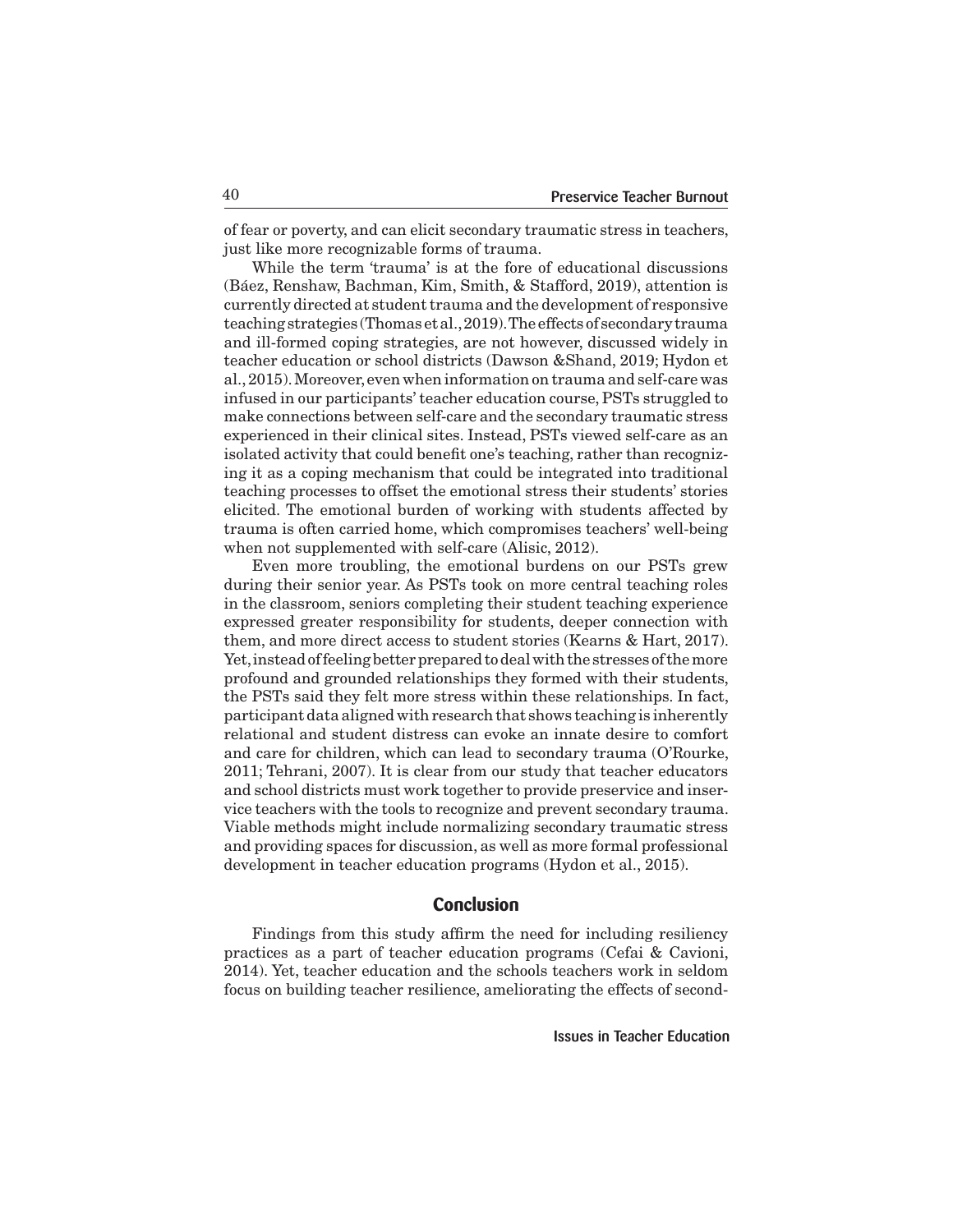ary trauma, or facilitating self-care (Benson, 2017; Gu & Day, 2007). Some suggestions for building teacher resilience more generally (e.g., mindfulness workshops) are offered in the literature (e.g., Castro, Kelly, & Shih, 2010; Jennings, 2015), but little is known about burnout and resilience at the preservice level. Teacher education can thus play a key role by making resilience central to its mission and infusing self-care into coursework, as well as into mentored experiences in the field. For example, in response to our findings, the elementary education course that served as the platform for this study now introduces "trauma," "secondary trauma," and "self-care" on the first day of class, and revisits these concepts at the beginning of each subsequent session, in tandem with concrete self-care activities.

Moving forward, researchers should explore curricular activities and approaches embedded in adjacent fields of study. The departments of social work and school psychology are aware of the transfer of trauma from clients to clinicians and prepare their students for this phenomenon accordingly (Bride, 2007; Sommer, 2008). Yet teacher education programs also place PSTs in roles where the transfer of trauma can occur, thus it is the responsibility of teacher educators to engage in similar prescriptive practices to protect the well-being of PSTs. Seeking interdisciplinary support from social work or psychology faculty is a practical starting point that could begin with interdisciplinary discussions and grow to co-planning and co-teaching workshops or class sessions on secondary trauma. Additionally, given the challenges in obtaining work-life balance and professional resilience, instructors might uphold their responsibility to model and discuss self-care as a professional practice more explicitly (Benton, 2019). As our participants noted, it is difficult to imagine such a balance if it is not observed in the field.

Finally, teacher education programs should recognize and address preservice teacher burnout and its relation to the professional practice of self-care. Approximately half of the participants in this study believed they 'failed' at self-care and noted the toll it took on their well-being during their junior year clinical experience, with some subsequently questioning their desire to teach. One year later, although participants seemed more assured in their desire to enter the field as classroom teachers, they again described the ongoing challenges of establishing work-life balance and processing students' stories of adversity. Given the likelihood that student trauma exists in every classroom (NCTSN, 2016), teacher education programs may be inadvertently placing preservice teachers at risk of experiencing secondary trauma without commensurate supports, which was the case for PSTs in this study. Modifying the supportive structures of teacher education and K-12 schools to include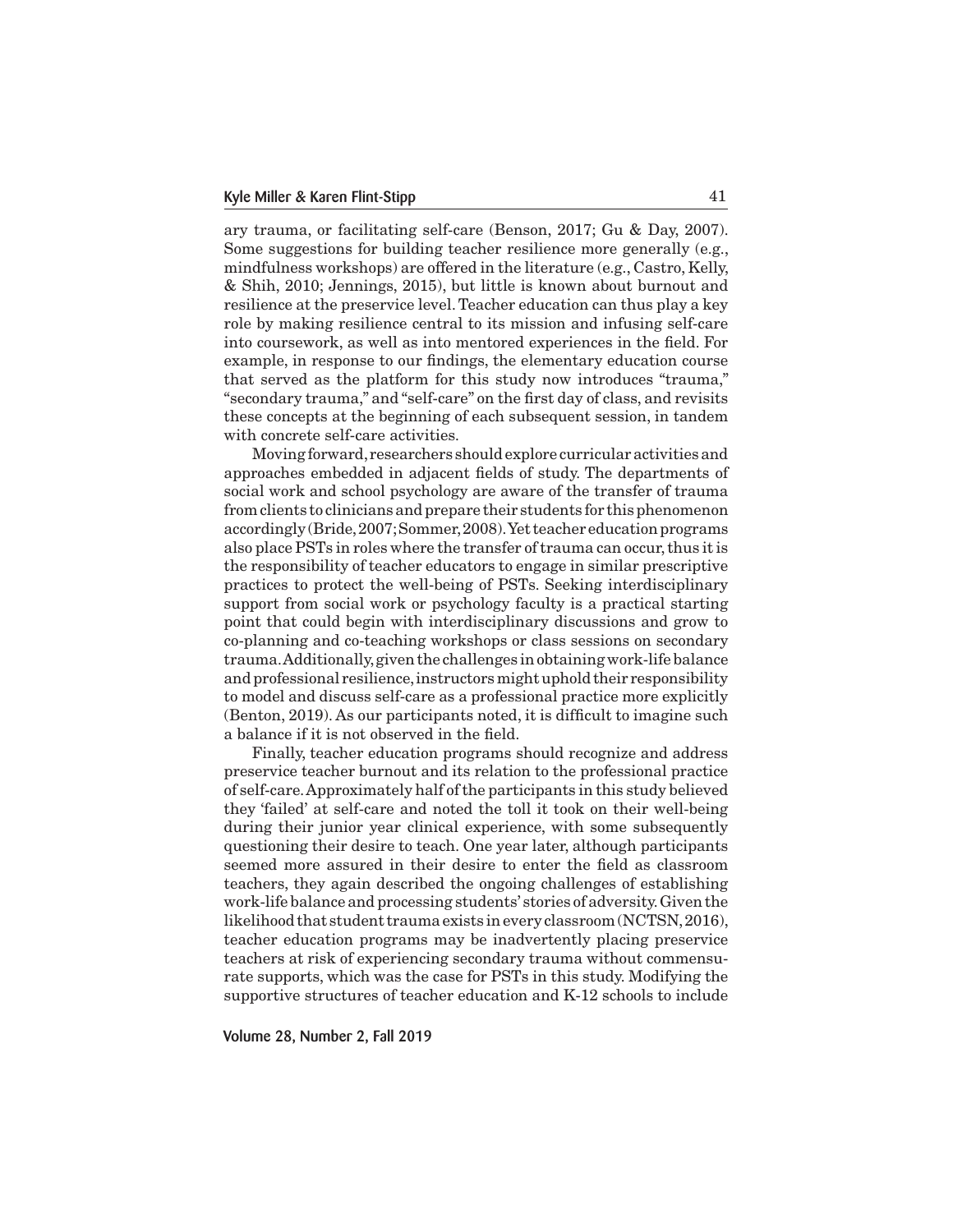a focus on self-care and teacher resiliency is one way we can work to mitigate these risks and better prepare our teacher workforce while cultivating a healthier work-life balance for teachers at all levels.

## **Note**

<sup>1</sup>We gratefully acknowledge Sara Farmer for her invaluable role in coding and analyzing the data. Her work is much appreciated.

### **References**

- Alisic, E. (2012). Teachers' perspectives on providing support to children after trauma: A qualitative study. *School Psychology Quarterly, 27*(1), 51–59.
- Atkins, M. A., & Rodger, S. (2016). Pre-service teacher education for mental health and inclusion in schools. *Exceptionality Education International, 26*(2), 93-118.
- Báez, J. C., Renshaw, K. J., Bachman, L. E., Kim, D., Smith, V. D., & Stafford, R. E. (2019). Understanding the necessity of trauma-informed care in community schools: A mixed-methods program evaluation. *Children & Schools, 41*(2), 101-110.
- Benson, J. (2017). When teacher self-care is not enough. *Educational Leadership, 75*(4), 38-42.
- Benton, S. (2019). Promoting Student Wellbeing in Veterinary Technology. *The Journal for Research and Practice in College Teaching, 4*(1), 23-39.
- Bride, B. E. (2007). Prevalence of secondary traumatic stress among social workers. *Social Work, 52*(1), 63-70.
- Brunetti, G. J. (2006). Resilience under fire: Perspectives on the work of experienced, inner city high school teachers in the United States. *Teaching and Teacher Education, 22*(7), 812-825.
- Brunzell, T., Stokes, H., & Waters, L. (2016). Trauma-informed positive education: Using positive psychology to strengthen vulnerable students. *Contemporary School Psychology, 20*(1), 63-83.
- Boyatzis, R. (1998). *Transforming qualitative information: Thematic analysis and code development*. Thousand Oaks, CA: Sage.
- Castro, A. J., Kelly, J., & Shih, M. (2010). Resilience strategies for new teachers in high-needs areas. *Teaching and Teacher Education, 26*, 622-629.
- Cefai, C., & Cavioni, V. (2013). *Social and emotional education in primary school: Integrating theory and research into practice*. New York, NY: Springer.
- Centers for Disease Control. (2019). About adverse childhood experiences. *Violence Prevention*. Retrieved from https://www.cdc.gov/violenceprevention/childabuseandneglect/acestudy/aboutace.html
- Corbin, J., & Strauss, A. (2015). *Basics of qualitative research: Techniques and procedures for developing grounded theory* (4th ed.). Thousand Oaks, CA: Sage.
- Crosby, S. D. (2015). An ecological perspective on emerging trauma-informed teaching practices. *Children & Schools, 37*(4), 223-230.
- Dawson, V., & Shand, J. (2019). Impact of support for preservice teachers placed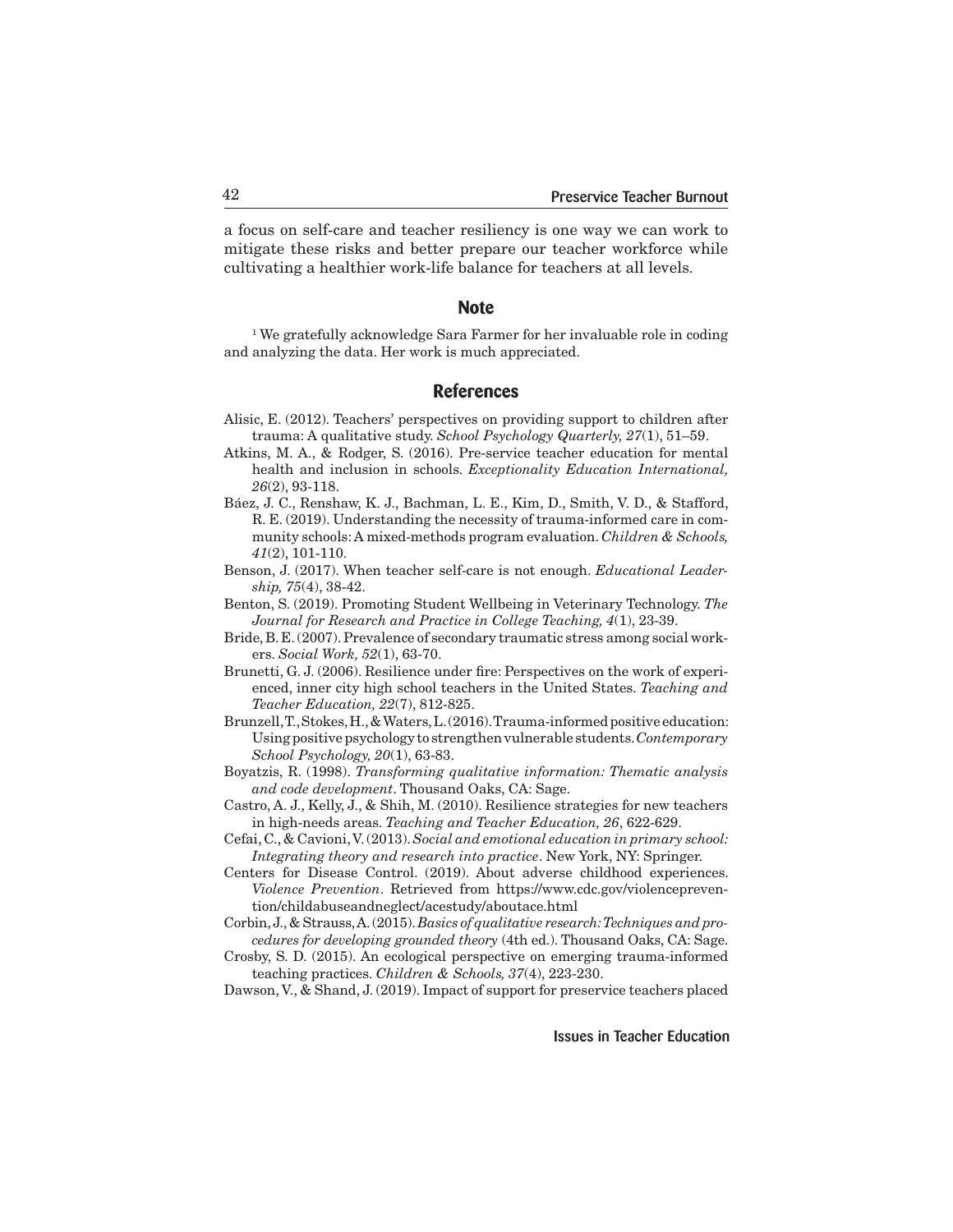in disadvantaged schools. *Issues in Educational Research, 29*(1), 19-37.

- Gu, Q. & Day, C. (2007). Teachers' resilience: A necessary condition for effectiveness. *Teaching and Teacher Education, 23*(8), 1302-1316
- Figley, C. R.. (1995). *Compassion fatigue: Coping with secondary traumatic stress disorder in those who treat the traumatized*. New York, NY: Brunner/Mazel.
- Ford, J. D., Chapman, J., Connor, D. F., & Cruise, K. R. (2012). Complex trauma and aggression in secure juvenile justice settings. *Criminal Justice and Behavior, 39*(6), 694-724.
- Fowler, M. (2015). Dealing with compassion fatigue. *The Education Digest, 81*(3), 30-35.
- Hydon, S., Wong, M., Langley, A. K., Stein, B. D., & Kataoka, S. H. (2015). Preventing secondary traumatic stress in educators. *Child and Adolescent Psychiatric Clinics, 24*(2), 319-333.
- Jennings, P. A. (2015). Early childhood teachers' well-being, mindfulness, and self-compassion in relation to classroom quality and attitudes towards challenging students. *Mindfulness, 6*(4), 732-743.
- Jennings, P. A., Snowberg, K. E., Coccia, M. A., & Greenberg, M. T. (2011). Improving classroom learning environments by cultivating awareness and resilience in education (CARE): Results of two pilot studies. *The Journal of Classroom Interaction, 46*(1), 37-48.
- Kearns, S., & Hart, N. (2017). Narratives of 'doing, knowing, being and becoming': examining the impact of an attachment-informed approach within initial teacher education. *Teacher Development, 21*(4), 511-527.
- Kemp, H. R., & Reupert, A. (2012). "There's no big book on how to care": Primary pre-service teachers' experiences of caring. *Australian Journal of Teacher Education, 37*(9), 114-127.
- Koller, J. R., & Bertel, J. M. (2006). Responding to today's mental health needs of children, families and schools: revisiting the preservice training and preparation of school-based personnel. *Education and Treatment of Children, 29*(2),197-217.
- Mansfield, C. F., Beltman, S., Broadley, T., & Weatherby-Fell, N. (2016). Building resilience in teacher education: An evidenced informed framework. *Teaching and Teacher Education, 54*, 77-87.
- Maschi, T. (2006). Unraveling the link between trauma and male delinquency: The cumulative versus differential risk perspectives. *Social Work, 51*(1), 59-70.
- National Child Traumatic Stress Network (2016). *Secondary traumatic stress: A fact sheet for child-serving professionals*. Los Angeles, CA: Secondary Traumatic Stress Committee.
- Osher, D., Sprague, J., Weissberg, R. P., Axelrod, J., Keenan, S., Kendziora, K. (2008). A comprehensive approach to promoting social, emotional, and academic growth in contemporary schools. In A. Thomas & J. Grimes (Eds.), *Best practices in school psychology* (Vol. 4, pp. 1263–1278). Bethesda, MD: National Association of School Psychologists.
- QSR International Pty Ltd. *NVivo qualitative data analysis software; Version 9, 2010*.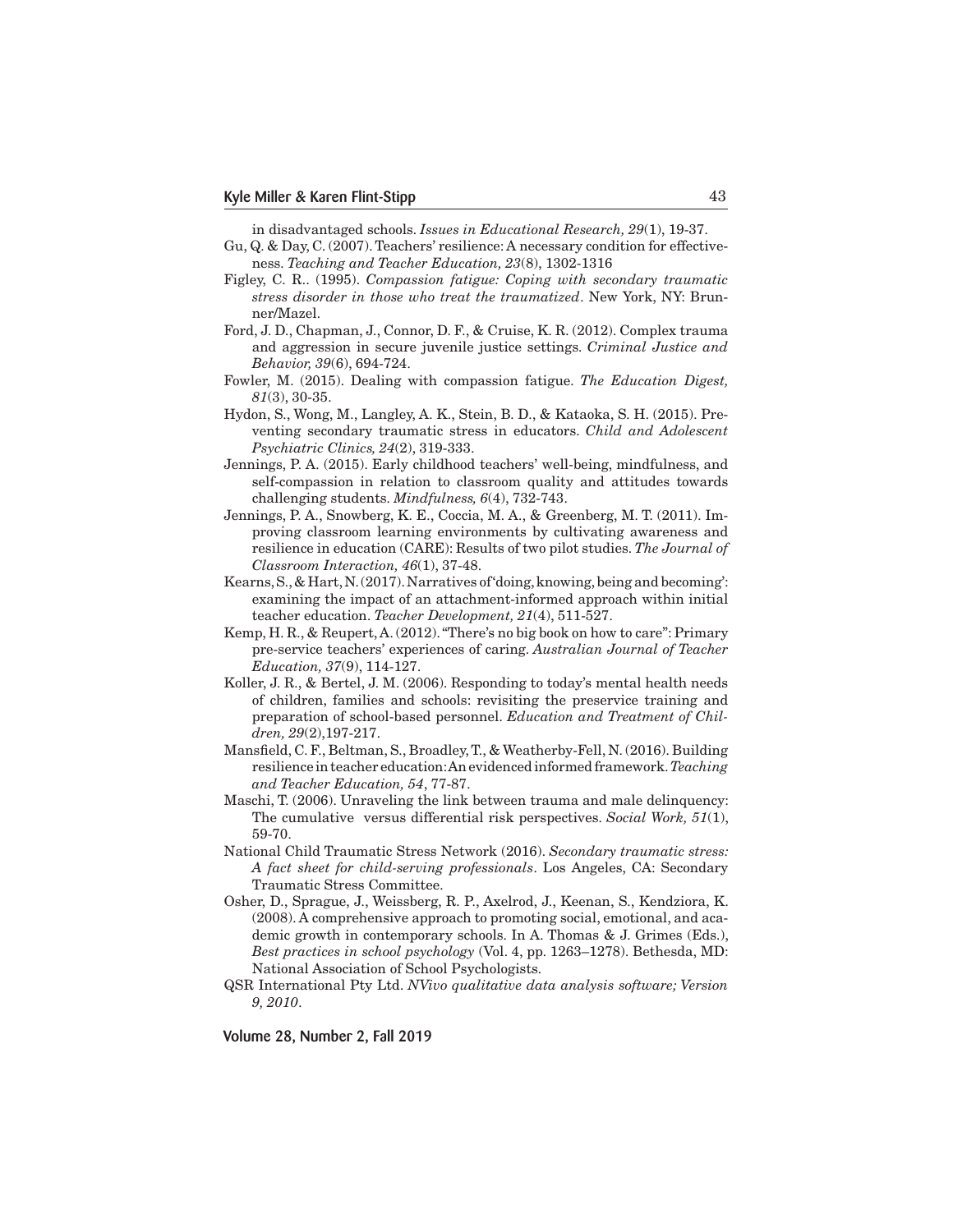- Richards, K. A. R., Levesque-Bristol, C., Templin, T. J., & Graber, K. C. (2016). The impact of resilience on role stressors and burnout in elementary and secondary teachers. *Social Psychology of Education, 19*(3), 511-536.
- Sommer, C. A. (2008). Vicarious traumatization, trauma-sensitive supervision, and counselor preparation. *Counselor Education and Supervision, 48*(1), 61-71.
- Substance Abuse and Mental Health Services Administration [SAMHSA]. (2015). *Trauma-informed approach and trauma-specific interventions*. Rockville, MD: Author.
- Sutton, R. E. (2007). Teachers' anger, frustration, and self-regulation. In P. A. Schutz & R. Pekrun (Eds.), *Emotion in education* (pp. 251-266). San Diego, CA: Academic Press.
- Tehrani, N. (2007). The cost of caring–the impact of secondary trauma on assumptions, values and beliefs. *Counselling Psychology Quarterly, 20*(4), 325-339.
- Thanh, N. C., & Thanh, T. T. (2015). The interconnection between interpretivist paradigm and qualitative methods in education. *American Journal of Educational Science, 1*(2), 24-27.
- Thomas, M. S., Howell, P. B., Crosby, S., Scott, K., Newby, L. Q., Evans, H., & Daneshmand, S. (2018). Classroom management through teacher candidates' lenses: Transforming learning communities through a community of practice. *Kentucky Teacher Education Journal, 5*(2), Article 4. Retrieved from https://digitalcommons.murraystate.edu/ktej/vol5/iss2/4/
- Wolpow, R., Johnson, M. M., Hertel, R., & Kincaid, S. O. (2009). *The heart of learning and teaching: Compassion, resiliency, and academic success*. Olympia, WA: Washington State Office of Superintendent of Public Instruction, Compassionate Schools.

# **Appendix A** *Trauma and Self-Care Content*

#### *Course Activities*

Trauma Power Point: Overview of trauma and how it impacts the brain/ self-regulation in students.

 $\blacklozenge$  Trauma-Informed Schools Project: One group selected the topic of traumainformed schools for their classroom management project. They presented the history of the approach, research-based evidence supporting the approach, application examples, and pros/cons.

u Adverse Child Experience (ACE) Survey Discussion: PSTs reviewed the ACE survey followed by small group discussions and its application in schools.

◆ Self-Care Power Point: An overview of work-life balance and physical, emotional, social and spiritual wellness with definitions and examples.

 $\blacklozenge$  Meditation and Mindfulness Workshop: A representative from the Health and Wellness Department facilitated an in-class session on meditation and mindfulness including meditation techniques.